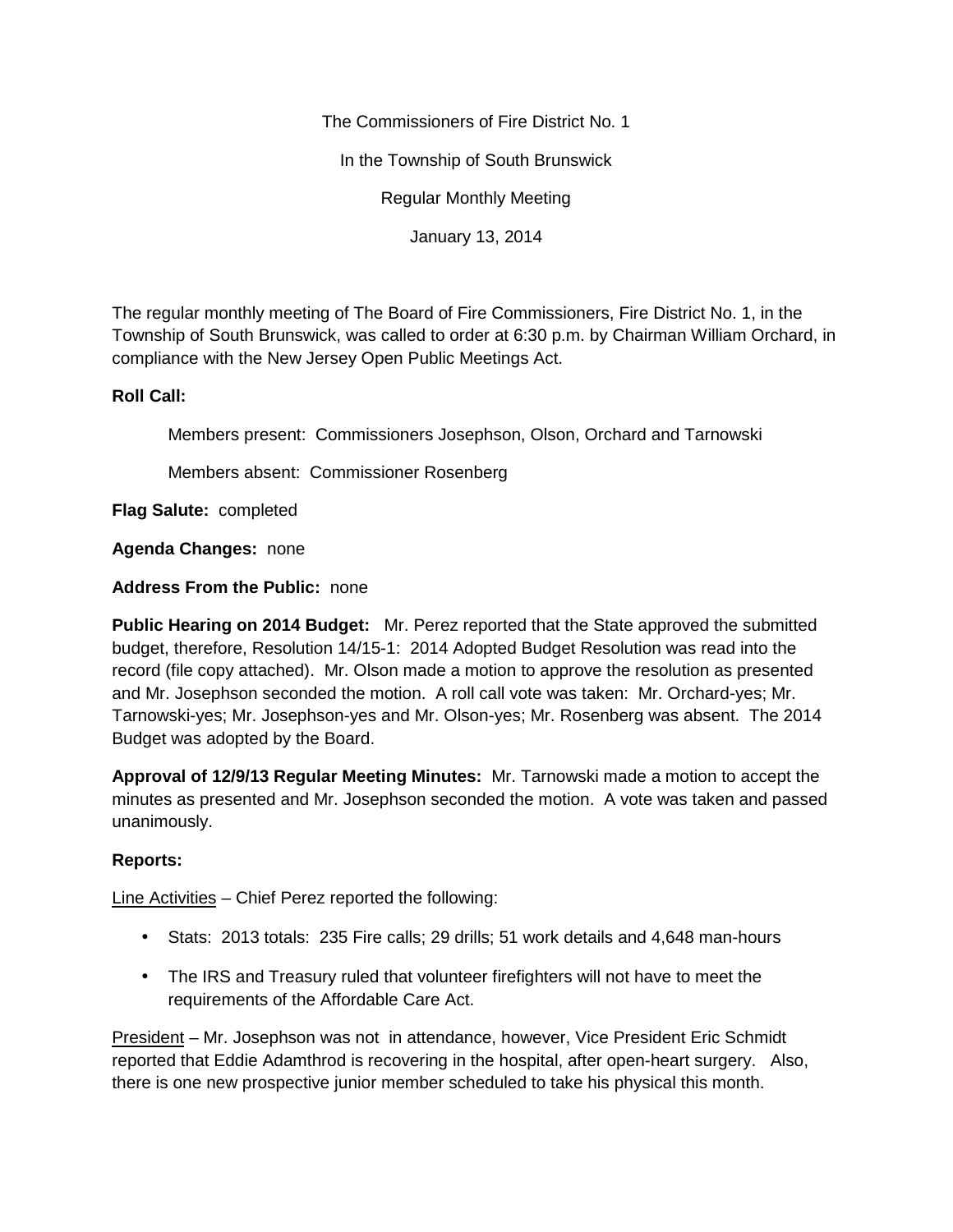Treasurer's Report/Voucher List – Mr. Perez read Resolution 14/15-2; Adoption of Temporary Budget for 2014, into the record (file copy attached). Mr. Olson made a motion to accept the resolution as presented and Mr. Josephson seconded the motion. A roll call vote was taken: Mr. Orchard-yes; Mr. Tarnowski-yes; Mr. Josephson-yes; Mr. Olson-yes; Mr. Rosenberg was absent. The resolution was approved.

Mr. Tarnowski made a motion to approve the Voucher List as presented and Mr. Olson seconded the motion. A vote was taken and passed unanimously.

Mr. Perez reported that Mr. Rosenberg had authorized him to transfer \$160K from the Cash Management Fund to the checking account to cover the encumbrances for this month.

Secretary's Report - Mr. Olson had nothing to report.

Fire Coordinator's Report – Mr. Perez reported the following:

- 1. Truck 221 has a stalling problem that is still be researched.
- 2. Minor repairs were made to the snow plow.
- 3. The financial audit is scheduled for March 5-7. He will start working on gathering the appropriate information.
- 4. The entry doors at Station 23 are experiencing quite a bit of paint peeling, which will have to be addressed when the weather warms up.
- 5. The snow blower has been repaired and is back in service.
- 6. The Brush Truck is going back to the dealer so they can do their acceptance process and then it will go to the company the truck is being purchased from. At that time, Mr. Perez will do an inspection of the paint and the body, after which, the lights will be added.
- 7. The inventory has been completed.

Chairman - nothing to report.

Standing Committee Reports –

*Fire Company Liaison –* nothing to report.

*Rescue Squad Liaison –* nothing to report.

*Public Relations –* The website is up and the State was happy with it.

*State Association -* Mr.Orchard reported that Mr. Rosenberg attended the meeting, however, not much came out of it.